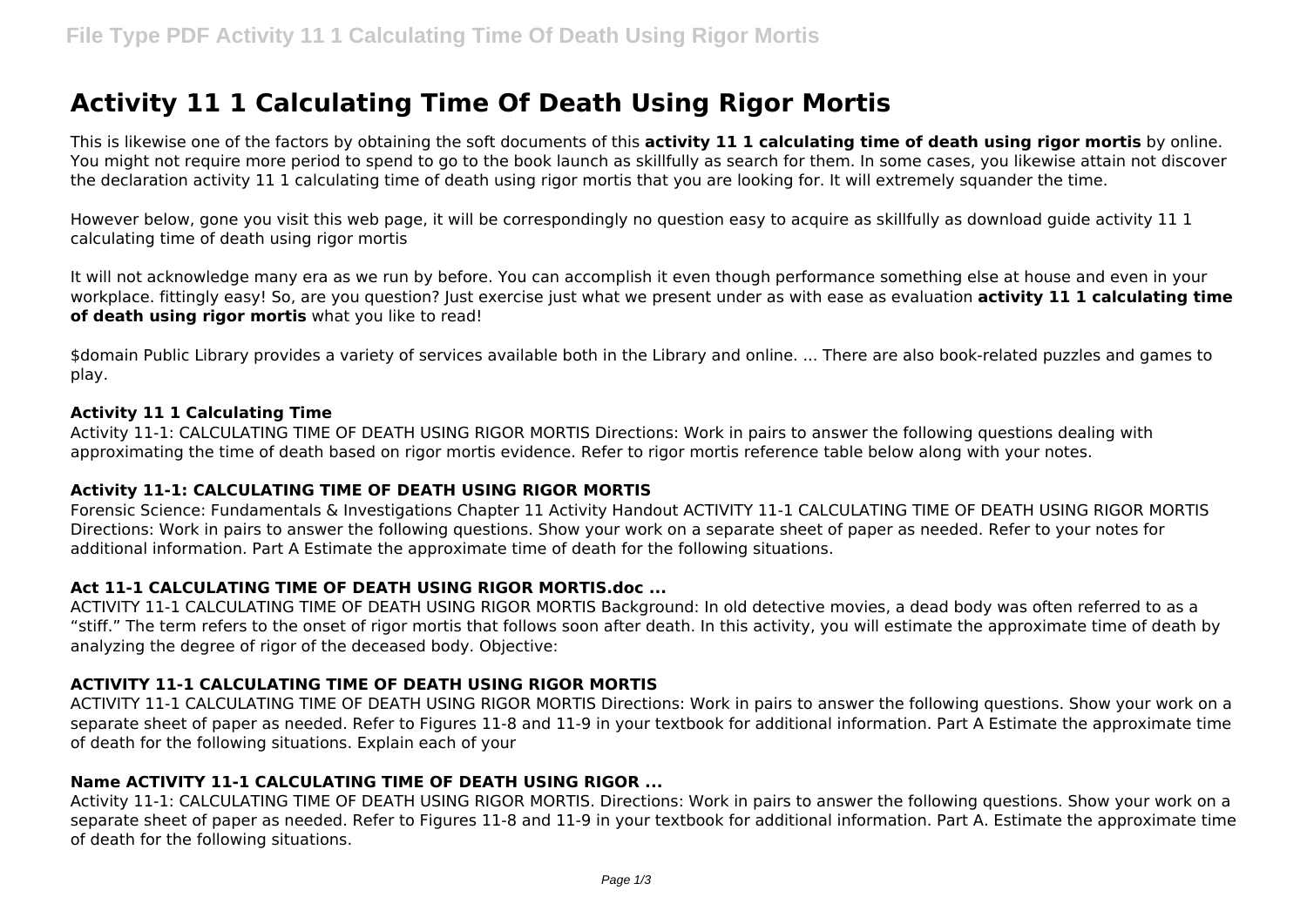# **Activity 1-3**

ACTIVITY 11-1 CALCULATING TIME OF DEATH USING RIGOR MORTIS ACTIVITY 11-1 CALCULATING TIME OF DEATH USING RIGOR MORTIS Directions: Work in pairs to answer the following questions. Show your work on a separate sheet of paper as needed. Refer to Figures 11-8 and 11-9 in your textbook for additional information.

# **Activity 11 1 Calculating Time Of Death Using Rigor Mortis**

Activity 11-1. CALCULATING TIME OF DEATH USING RIGOR MORTIS. Directions: Work in pairs to answer the following questions. Show your work on a separate sheet of paper as needed. Refer to Figures 11-8 and 11-9 in your textbook for additional information. Part A. Estimate the approximate time of death for the following situations. Explain each of ...

# **Activity 1-3**

This free time calculator can add or subtract time values in terms of number of days, hours, minutes, or seconds. Learn more about different concepts of time, and explore other similar calculators such as the date calculator for determining time between two dates, as well as hundreds of other calculators addressing math, finance, health, fitness, and more.

#### **Time Calculator**

Forensic Science: Fundamentals & Investigations Chapter 11 Activity Handout Name \_\_Nanan Kouame \_\_\_ Activity 11-2 CALCULATING TIME OF DEATH USING ALGOR MORTIS Directions: Work in pairs to answer the following questions.Show your work on a separate sheet of paper as needed. Part A Determine the approximate time of death using evidence from algor mortis.

## **Algor mortis Handout (1) nanan.docx - Forensic Science ...**

Calculating the Decay Time The number of half lives required to reduce its original activity (A0) to a desired value (At) is calculated as follows: AhittkAs such it takes: 3.32 half lives for the activity to decay to 10% of its original activity 6.65 half lives for the activity to decay to 1% of its original activity

## **0751 - H122 - Basic Health Physics - 11 - Decay Rates.**

Practical Activity . Go to the blog, click on publisher's web link (Cengage); click on Ch11 and complete the interactive activity. Lab 11.1, 11.2 Calculating Time of Death using Rigor mortis; Algor mortis. Lab 11.4 Estimating Time of Death using Insect, Algor, Livor, Mortis evidence. Complete the Cause of Death Worksheet using an Autopsy ...

## **Chapter 11 – Death: Meaning, Manner, Mechanism, Cause and Time**

Step 1: Late finish of last activity on the critical path is same as its early finish. Write this number at the bottom right corner. Step 2: Calculate late start of this activity as the late finish minus activity duration plus 1. This calculation has the same reason – start and finish are both included in the duration.

## **How to Calculate Critical Path, Float, Early Start & Late ...**

Note: The calculation of radioactivity in minerals is based on certain assumptions. Formula Used:  $A = A \cdot 0 e$  -(0.693t / T 1/2) Where, A - Final Activity in Radioactive Material A 0 - Initial Activity t - Radiation Decay Time T 1/2 - Isotope Half-life

## **Iodine (I) 131 Isotope Decay Calculator | Calculate ...**